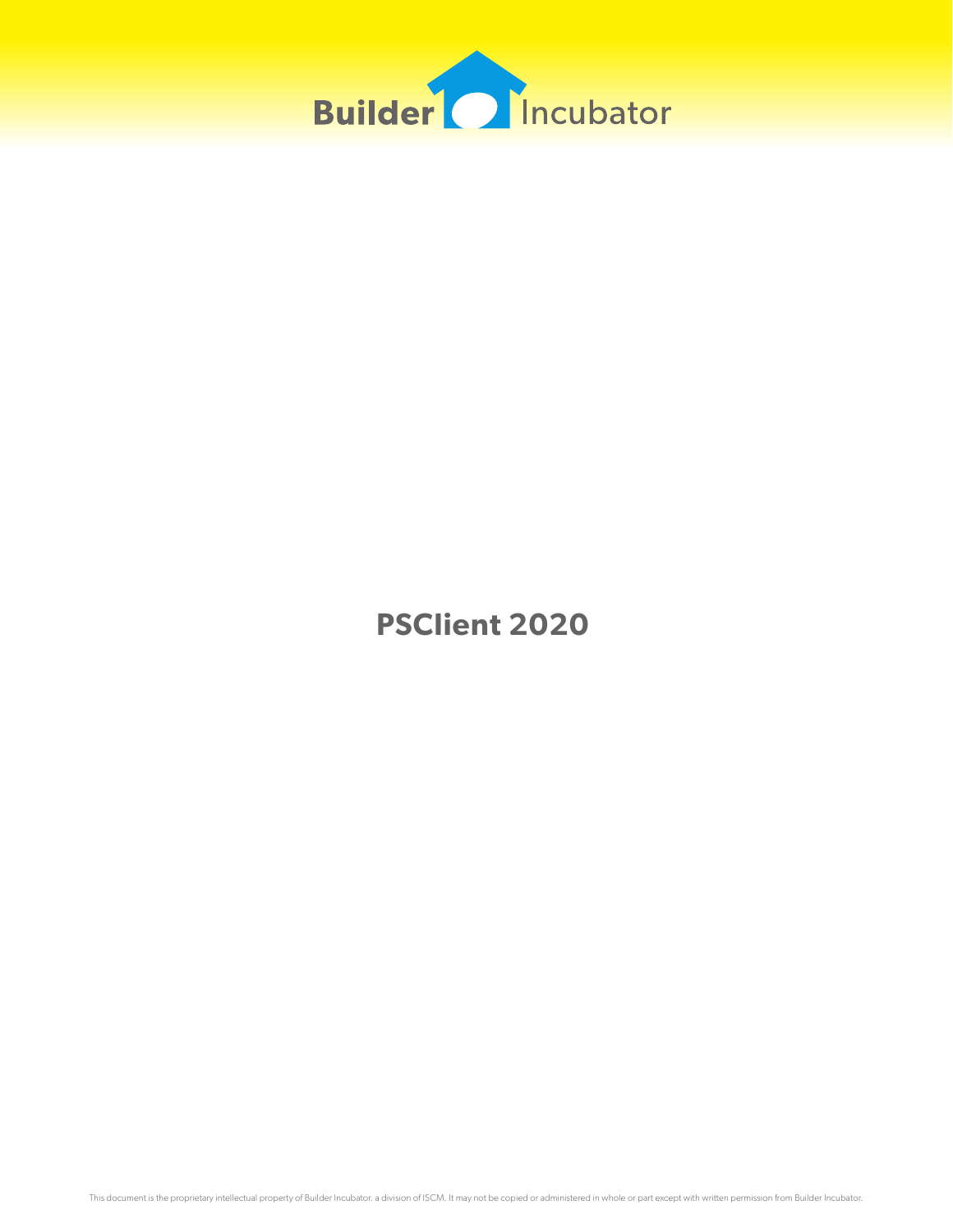

## May-2020 Release: PSClient 2020b Version: 2020.01.2005.091

## **Deletion of PSClient-Clients – Update the Web Portal**

Software Report: PSC-68

Added logic to update the SQL tables in the Web Portal if a PSClient – client record is deleted.

## **TxDoc Tokens for Warranty and To-Do fields**

Software Report: PSC-67

We added several TxDoc Tokens to enable a greater use of using the TxDoc letters / emails for Warranty and other uses that require To-Do fields.

|                       | <b>No. Please select token to use</b> |             |                              |                                                       | $\times$ |  |  |
|-----------------------|---------------------------------------|-------------|------------------------------|-------------------------------------------------------|----------|--|--|
| <b>ALL</b>            | <b>GENR</b>                           | <b>CONT</b> |                              | <b>TXDT</b><br>CONS DESI FINA FLAG OTHR<br><b>TXW</b> |          |  |  |
|                       | <b>Client Transaction Tokens</b>      |             |                              |                                                       |          |  |  |
| Token                 |                                       |             | Source                       | Description                                           |          |  |  |
| TyWClass              |                                       |             | <b>TYDT</b>                  | <b>Ty Warranty Class</b>                              |          |  |  |
| TxTech                |                                       |             | <b>TXDT</b>                  | <b>Tx Warranty Tech</b>                               |          |  |  |
|                       | TxTechPhone                           |             | <b>TXDT</b>                  | Tx Warranty Tech Phone                                |          |  |  |
|                       | TxTechName                            |             | <b>TXDT</b>                  | Tx Warranty Tech Name                                 |          |  |  |
|                       | TxTechEmail                           |             | <b>TXDT</b>                  | Tx Warranty Tech Email                                |          |  |  |
| TxAddedBv             |                                       | <b>TXDT</b> | Tx Added Bv                  |                                                       |          |  |  |
|                       | TxAddedByPhone                        |             | <b>TXDT</b>                  | Tx Added By Phone                                     |          |  |  |
|                       | TxAddedByName                         |             | <b>TXDT</b>                  | Tx Added By Name                                      |          |  |  |
|                       | TxAddedByEmail                        |             | <b>TXDT</b>                  | <b>Tx Added By Email</b>                              |          |  |  |
|                       | <b>TxCompBy</b>                       |             | <b>TXDT</b>                  | <b>Tx Completed By</b>                                |          |  |  |
|                       | <b>TxCompByPhone</b>                  |             | <b>TXDT</b>                  | Tx Completed By Phone                                 |          |  |  |
| <b>TxCompByName</b>   |                                       | <b>TXDT</b> | Tx Completed By Name         |                                                       |          |  |  |
| <b>TxCompByEmail</b>  |                                       | <b>TXDT</b> | Tx Completed By Email        |                                                       |          |  |  |
| <b>TxDesc</b>         |                                       | <b>TXDT</b> | <b>Tx Detail Description</b> |                                                       |          |  |  |
| <b>TxCustSrvcText</b> |                                       | <b>TXDT</b> | <b>Tx Cust Srvc Text</b>     |                                                       |          |  |  |
| COAmt                 |                                       | <b>TXDT</b> | Tx Change Order Amt          |                                                       |          |  |  |
|                       |                                       |             |                              |                                                       |          |  |  |
|                       | Search:                               |             |                              | Select<br>Cancel<br>Export                            |          |  |  |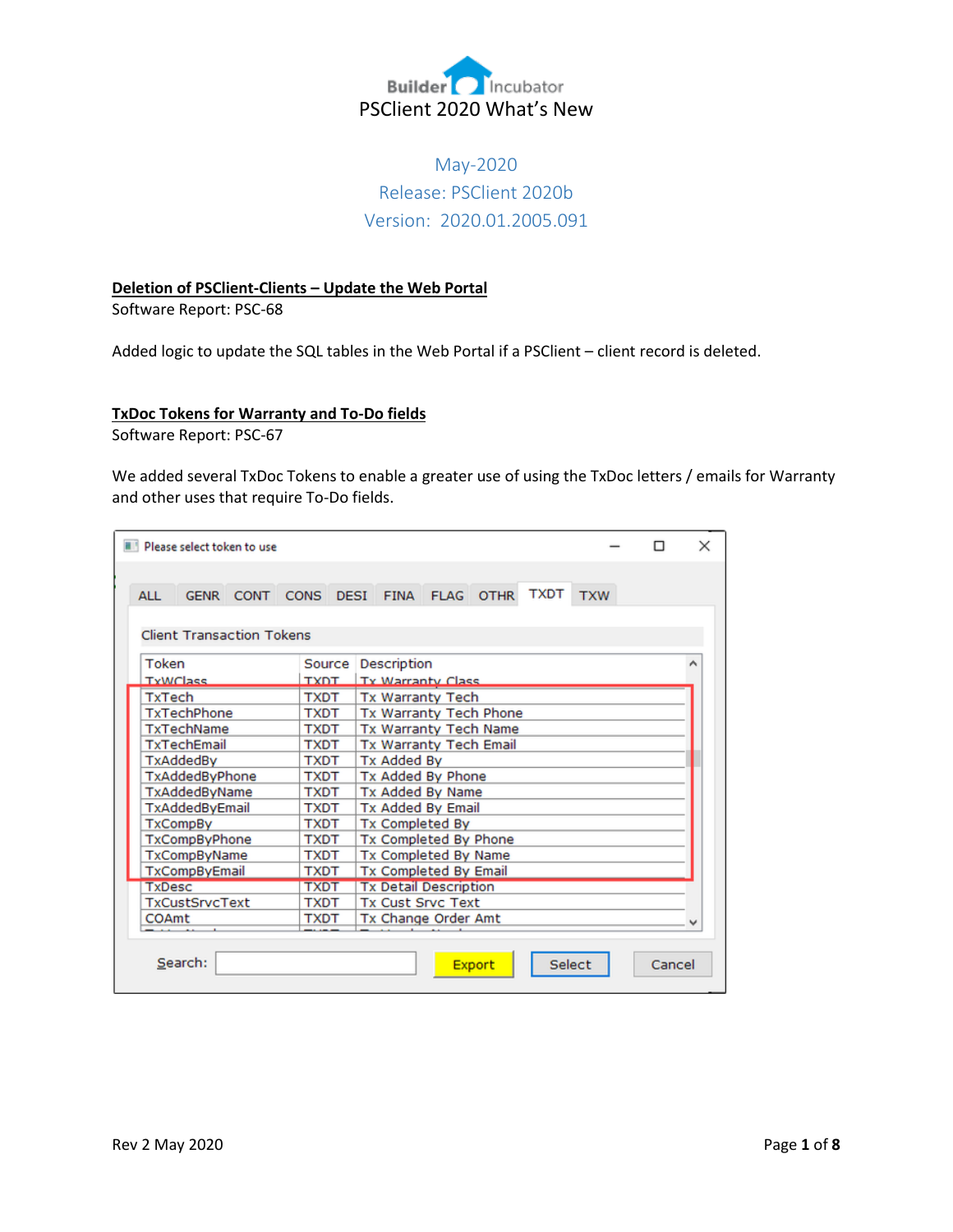

## **Model Options – Show Include Only**

Software Report: PSC-63

Added a check box to filter options to show only those options marked as included in the model.

| Model:                     | Eclare Link:<br>Alafia - ASG                                               | ALAFIA-ASG                                     | Deleted            |
|----------------------------|----------------------------------------------------------------------------|------------------------------------------------|--------------------|
| Subdivision:               | $\Omega$<br><b>Astor Gardens</b>                                           |                                                | <b>View Images</b> |
| <b>Base Price:</b>         | <b>Base House Cost:</b><br>365,000.00                                      | 281, 164.87                                    | Image Maintenance  |
| <b>Base Date:</b>          | m<br>05/16/19                                                              | <b>Internal Notes</b>                          |                    |
| Long Desc:                 |                                                                            |                                                |                    |
| <b>Show Deleted</b>        | <b>Use Short Description</b>                                               | Show Included Only<br><b>Headers Only (F9)</b> |                    |
| Option   T                 | <b>Def</b> Description                                                     | <b>Cost Price</b><br><b>Min Markup</b>         | Retail Unit Cost   |
| 110 Y L                    | 1 Lot Cost                                                                 |                                                |                    |
| 30100<br>F                 | <b>Elevation 1</b>                                                         |                                                |                    |
| 30200<br>F                 | <b>Elevation 2</b>                                                         | 654.00                                         | 1,090.00           |
| F<br>30300                 | <b>Elevation 3</b>                                                         | 1,364.00                                       | 2,280.00           |
| F<br>30400<br>F<br>40100   | <b>Elevation 4</b>                                                         | 1,364.00                                       | 2,280.00           |
| 40500                      | <b>Roof Shingle Color</b><br><b>Exterior Paint Color</b>                   |                                                |                    |
| F<br>60160                 | <b>Three Car Garage</b>                                                    | 8,766.50                                       | 14,640.00          |
| F<br>61030                 | <b>Bay Window at Dining Room</b>                                           | 1,150.48                                       | 1,920.00           |
| F<br>200005                | Carpet - Level 1 - Standard Areas                                          |                                                |                    |
| F<br>200010                | Carpet - Level 2 - Standard Areas                                          | 1,181.25                                       | 1,570.00           |
| F<br>200015                | Carpet - Level 3 - Standard Areas                                          | 1,443.75                                       | 1,920.00           |
| F<br>200020                | Carpet - Level 4 - Standard Areas                                          | 1,968.75                                       | 2,620.00           |
| F<br>200025                | Carpet - Level 5<br><b>Standard Areas</b>                                  | 3,018.75                                       | 4,010.00           |
| 200030<br>F                | Carpet - Level 6 - Standard Areas                                          | 3,543.75                                       | 4,710.00           |
| F<br>200035                | Carpet - Level 7 - Standard Areas                                          | 4,068.75                                       | 5,410.00           |
| Ę<br>200040                | Carpet - Level 8 - Standard Areas                                          | 4,593.75                                       | 6,110.00           |
| 200045                     | Carpet - Level 9 - Standard Areas                                          | 5,118.75                                       | 6,810.00           |
| 200105                     | - Family Room<br>Carpet - Level 1                                          |                                                |                    |
| F<br>200110<br>F<br>200115 | Carpet - Level 1 - Dining Room                                             |                                                |                    |
| F<br>200120                | Carpet - Level 1<br><b>Game Room</b><br>- Office/Study<br>Carpet - Level 1 |                                                |                    |
| F<br>200150                | Carpet - Level 1<br>- Owners Suite                                         |                                                |                    |
| Ë<br>200152                | Carpet - Level 1<br>Bedroom <sub>2</sub>                                   |                                                |                    |
| F<br>200154                | - Bedroom 3<br>Carpet - Level 1                                            |                                                |                    |
| F<br>200156                | Bedroom 4<br>Carpet - Level 1                                              |                                                |                    |
| F<br>200160                | <b>Hallways &amp; Entries</b><br>Carpet - Level 1                          |                                                |                    |
| F<br>200205                | Carpet - Level 2 - Family Room                                             | 344.92                                         | 460.00             |
| F<br>200210                | Carpet - Level 2 - Dining Room                                             | 70.87                                          | 90.00              |
| F<br>200215                | Carpet - Level 2 - Game Room                                               | 122.85                                         | 160.00             |
| F<br>200220                | Carpet - Level 2 - Office/Study                                            | 87.42<br>179.55                                | 120.00<br>240.00   |
|                            | Carpet - Level 2 - Owners Suite                                            |                                                |                    |
| F<br>200250<br>200252<br>F | Carpet - Level 2 - Bedroom 2                                               | 85.05                                          | 110.00             |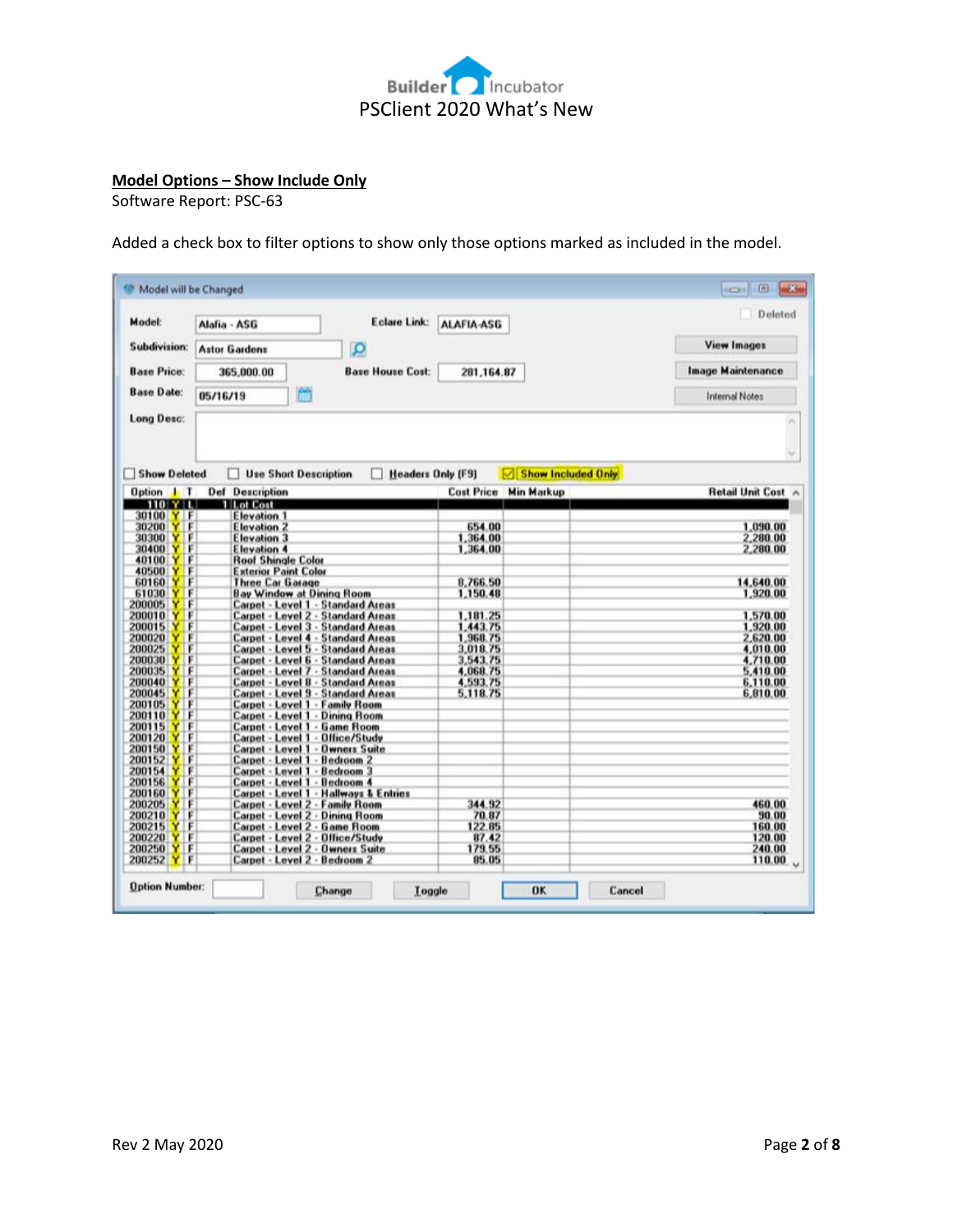

# Mar-2020 Release: PSClient 2020a Version: 2020.01.2002.141

## **Updating User Table – now a Gemini integration**

Software Report: PSC-65

The PSClient User table relationship to the Web Portal has been updated to enable a direct integration with Gemini and the Web Portal. All Builder Employees that work with To-Dos will be added to the Gemini User Maintenance.

## **Portal URL validated**

Software Report: PSC-61

Added a validation test for the configuration setting of the Web Portal URL, including removal of ending slashes.

## **Quick Schedule Update – Calendar PICK DATE**

Software Report: PSC-55

Updated the Calendar tool to include the days PRIOR and the days AFTER each current month. This makes it easier to advance to prior or after months.

|                                    | MAR 24,2020 |    |    |                          |    |     | × |
|------------------------------------|-------------|----|----|--------------------------|----|-----|---|
| Month: 03 - Day: 24 - Year: 2020 - |             |    |    |                          |    |     |   |
|                                    |             |    |    | Sun Mon Tue Wed Thur Fri |    | Sat |   |
| 23                                 | 24          | 25 | 26 | 27                       | 28 | 29  |   |
| 1                                  | 2           | з  | 4  | 5                        | 6  |     |   |
| 8                                  | 9           | 10 | 11 | 12                       | 13 | 14  |   |
| 15                                 | 16          | 17 | 18 | 19                       | 20 | 21  |   |
| 22                                 | 23          | 24 | 25 | 26                       | 27 | 28  |   |
| 29                                 | 30          | 31 |    | 2                        |    |     |   |
| <b>Today</b>                       | . .         |    | OК |                          |    |     |   |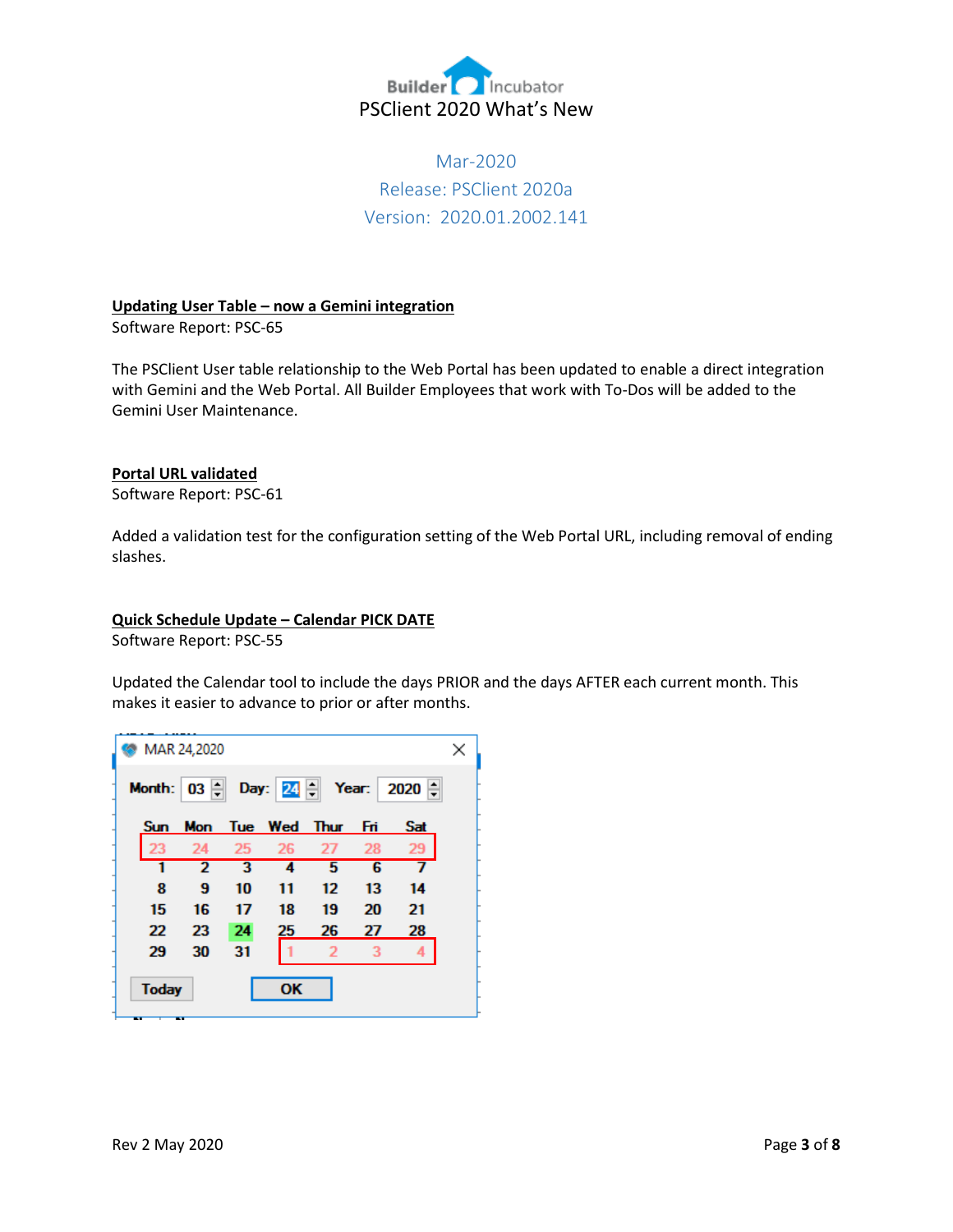

## **Added a Text Box to display the To-Do Descriptions**

Software Report: PSC-57

Added a full window text box to display the complete text description for the highlighted To-Do.

| Smith, Jonny                                                                                                                                                                                          |                                                                                                                                                                                                                                                                                                               |                                                       |                                                                                                                                                                              |              |                                                                                                                                                                                                                                                                                                                                                                                                                                                                             |                                                                          |  | $\overline{\mathbf{x}}$<br>▣<br>$\Box$                                                                                                                                                                         |
|-------------------------------------------------------------------------------------------------------------------------------------------------------------------------------------------------------|---------------------------------------------------------------------------------------------------------------------------------------------------------------------------------------------------------------------------------------------------------------------------------------------------------------|-------------------------------------------------------|------------------------------------------------------------------------------------------------------------------------------------------------------------------------------|--------------|-----------------------------------------------------------------------------------------------------------------------------------------------------------------------------------------------------------------------------------------------------------------------------------------------------------------------------------------------------------------------------------------------------------------------------------------------------------------------------|--------------------------------------------------------------------------|--|----------------------------------------------------------------------------------------------------------------------------------------------------------------------------------------------------------------|
| Client:<br>Co-Buver:<br>Address:<br>City/St/Zip:<br>Quick Notes:                                                                                                                                      | Smith, Jonny<br>Smith, Tina<br>14255 NE 12th Ave<br>Baltimore, MD 21201                                                                                                                                                                                                                                       | NickName:<br>Phone 1:<br>Phone 2:<br>FAX <sup>#</sup> | 813-766-8523                                                                                                                                                                 |              | Status:<br>Model:<br>Client ID:<br>Lot #:                                                                                                                                                                                                                                                                                                                                                                                                                                   | Sold<br>SalesPerson: Darrel Williams<br>Alafia - ASG<br>A1<br>$01 - 100$ |  |                                                                                                                                                                                                                |
|                                                                                                                                                                                                       | <b>Show Only My Entries</b><br>$\perp$                                                                                                                                                                                                                                                                        | Show W/0 #                                            | ToDo:                                                                                                                                                                        | * All ToDo's |                                                                                                                                                                                                                                                                                                                                                                                                                                                                             | $\checkmark$                                                             |  | <b>Show Pending Only</b>                                                                                                                                                                                       |
| <b>Entry Date</b><br>12/17/19<br>12/17/19<br>12/17/19<br>12/17/19<br>12/17/19<br>12/17/19<br>12/16/19<br>12/16/19<br>12/16/19<br>12/17/19<br>12/17/19<br>01/18/20<br>01/18/20<br>01/18/20<br>12/17/19 | Due Date<br>Type<br>12/18/19<br>110<br>12/18/19<br>110<br>12/19/19<br>110<br>12/19/19<br>110<br>12/19/19<br>110<br>12/19/19<br>110<br>12/21/19<br>205<br>12/23/19<br>205<br>12/24/19<br>205<br>12/31/19<br>110<br>01/07/20<br>110<br>01/18/20<br>\$A<br>01/18/20<br>\$A<br>01/18/20<br>\$A<br>01/28/20<br>110 | Done<br>x<br>×<br>$\overline{\mathsf{x}}$             | Adm # ToDo By<br>Darrel<br>Darrel<br>Suzan<br>Dave<br>Dave<br>Dave<br>Darrel<br>Darrel<br><b>Darrel</b><br>Dave<br>Dave<br>3 Prosoft<br>4 Supervisor<br>5 Supervisor<br>Dave | Private      | <b>Description</b><br><b>Call buver for personal introduction</b><br>Start iob estimate G1<br><b>Beain Preconstruction process G1</b><br>Order site plans/surveys G2<br>Order soil testing G3<br>First Design appointment is (change due date and add time)<br>Order Plans - Upon completion of contract & design selections<br>Order permits<br>Added 1:0pt #30300:Elevation 3<br>Removed -1 :0pt # 30300:Elevation 3<br>Added 1:0pt #30300:Elevation 3<br>Receive permits |                                                                          |  | ㅅ<br>Send Buyer Approval letter and copies of ratified sales contracts<br>Call buyer to confirm design center appointment 1-2 days prior to<br>Options and Color selections completed - send contract addendum |
| Insert                                                                                                                                                                                                | Options and Color selections completed - send contract addendum to Sales Manager<br>Change<br><b>Client Header</b><br>Load ToDo's<br><b>Mark Done</b><br><b>Duplicate</b><br><b>Delete</b><br><b>Envelope</b><br><b>Close</b>                                                                                 |                                                       |                                                                                                                                                                              |              |                                                                                                                                                                                                                                                                                                                                                                                                                                                                             |                                                                          |  |                                                                                                                                                                                                                |

### **Bug Fix – ToDo's marked as DONE in the portal**

Software Report: PSC-56

The My To-Do window in the portal should display only OPEN To-Dos for each user. The correction was to remove To-Dos once they have been marked as done. This report relates to PSClient, BIWS and the WebPortal.

#### **Bug Fix – User INI file overriding cloudserver ini**

Software Report: PSC-52

The individual User ini file was incorrectly overriding the cloudserver ini for the MAILPS Path. This was corrected.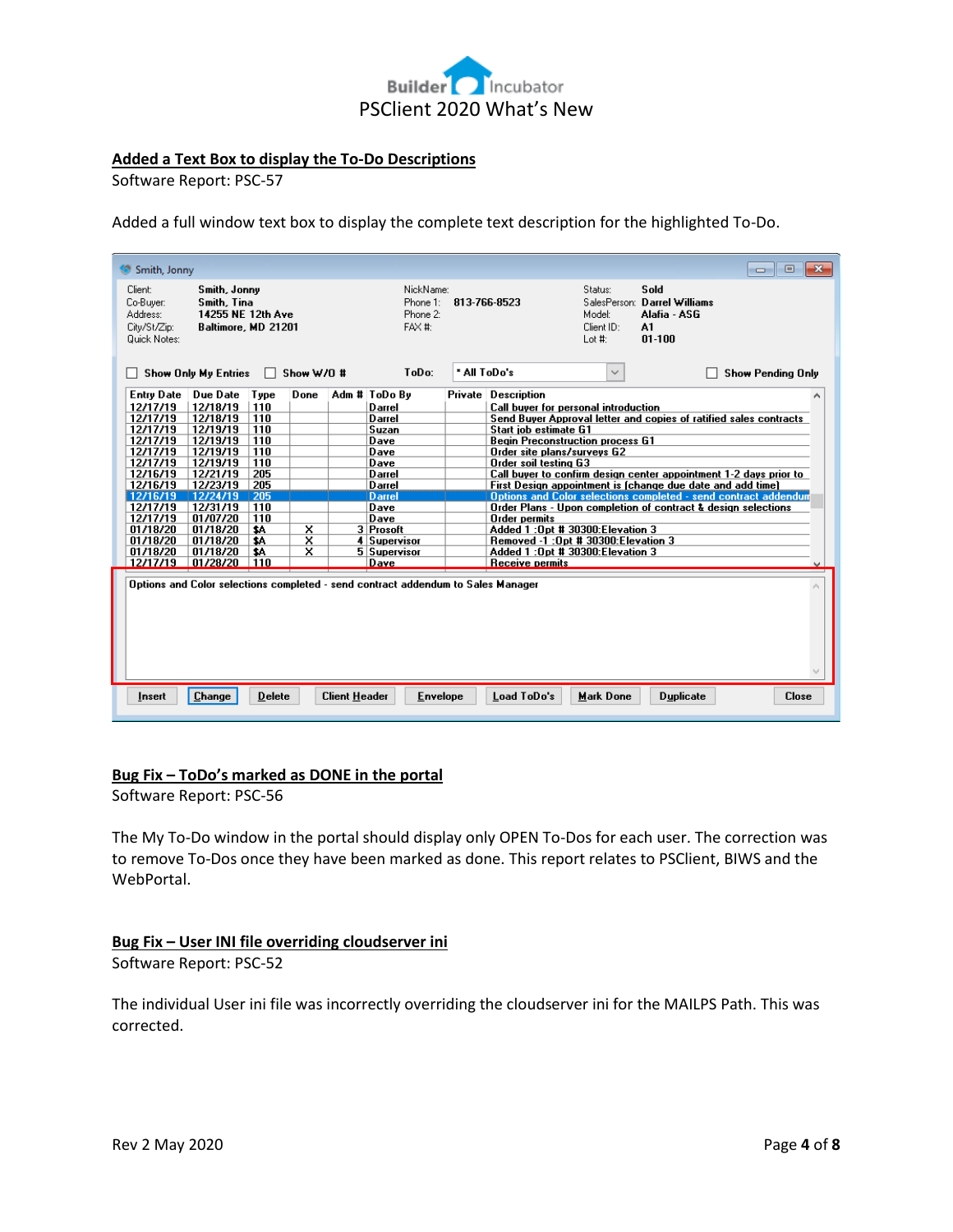

## **Copy Company – Elevation Names added to copy routine**

Software Report: PSC-40

Model Elevations Names can be created as a table structure. When a PSClient company is copied the Elevation Table is now copied when the COPY BASIC STRUCTURE method is selected.

|               | Company will be Added                                                                                                                               |        |                     | × |
|---------------|-----------------------------------------------------------------------------------------------------------------------------------------------------|--------|---------------------|---|
| Number:       | 2                                                                                                                                                   |        | <b>Hide Company</b> |   |
| Company Name: |                                                                                                                                                     |        |                     |   |
|               | Copy Options from Current Company<br><b>●</b> Do Not Copy Anything<br>$\bigcirc$ Copy Basic Structure<br>$\bigcirc$ Duplicate All Information<br>OK | Cancel |                     |   |

### **File Server ini**

Software Report: PSC-35

This feature controls a user's navigation access to predefined locations to prevent users from navigating to areas that are locked down and causing the user to get stuck in a Windows File Dialog box. This is activated automatically when a user;

- Creates a Sales Contract and sees the selection of TxDocs
- Edits a TxDoc
- At a Transaction creates a Letter or Change Order
- Disables the Terminal settings for the MAILPS location and sets the standard location
- Disables the Terminal settings for the EXCHANGE location and sets the standard location
- When importing begins in the Standard Shared Folder and restricts up stream navigation based on user group
- When exporting begins in the Standard Shared Folder and restricts up stream navigation based on user group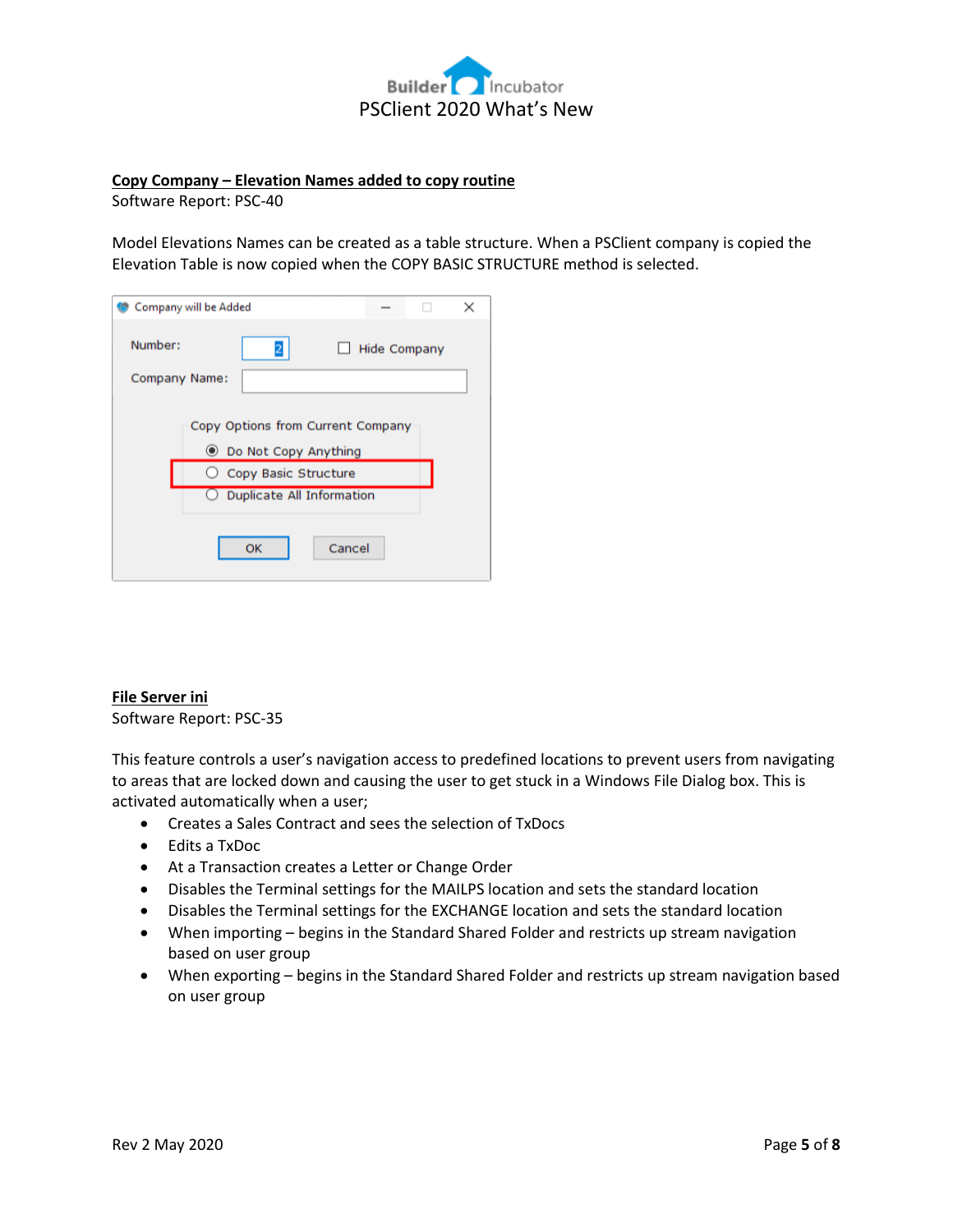

The Software Reports listed below were also part of an early release of version 2020. Some builder businesses may already have these features installed prior to this release.

## **Change to the Lot Master Report - show Summary only**

Software Report: PSC-43

New check boxes on report allow to print only the summary totals for each subdivision.

| Lot Master Report                                                                                                                                                                                                                                                                                                                                            | 回<br><b>PO 11</b>                       |  |  |  |  |  |
|--------------------------------------------------------------------------------------------------------------------------------------------------------------------------------------------------------------------------------------------------------------------------------------------------------------------------------------------------------------|-----------------------------------------|--|--|--|--|--|
| Subdivision:                                                                                                                                                                                                                                                                                                                                                 | Æ                                       |  |  |  |  |  |
| <b>Phase</b>                                                                                                                                                                                                                                                                                                                                                 |                                         |  |  |  |  |  |
| Status:                                                                                                                                                                                                                                                                                                                                                      | ALL                                     |  |  |  |  |  |
| Subtotal by:                                                                                                                                                                                                                                                                                                                                                 | <b>Subdivision only</b><br>$\checkmark$ |  |  |  |  |  |
| Start New Page on:                                                                                                                                                                                                                                                                                                                                           | <b>None</b><br>$\checkmark$             |  |  |  |  |  |
| <b>Print Client Name</b><br><b>Print Additional Detail</b><br>Show Purchase Date instead of Garage<br><b>Print Lot Notes</b><br><b>Print Contract Tab Notes</b><br><b>Hide Lot Premium on Report</b><br><b>Show Hidden</b><br><b>Show Restricted</b><br><b>Print Totals Only</b><br><b>Include Deleted Subdivisions</b><br><b>Print</b><br>Preview<br>Cancel |                                         |  |  |  |  |  |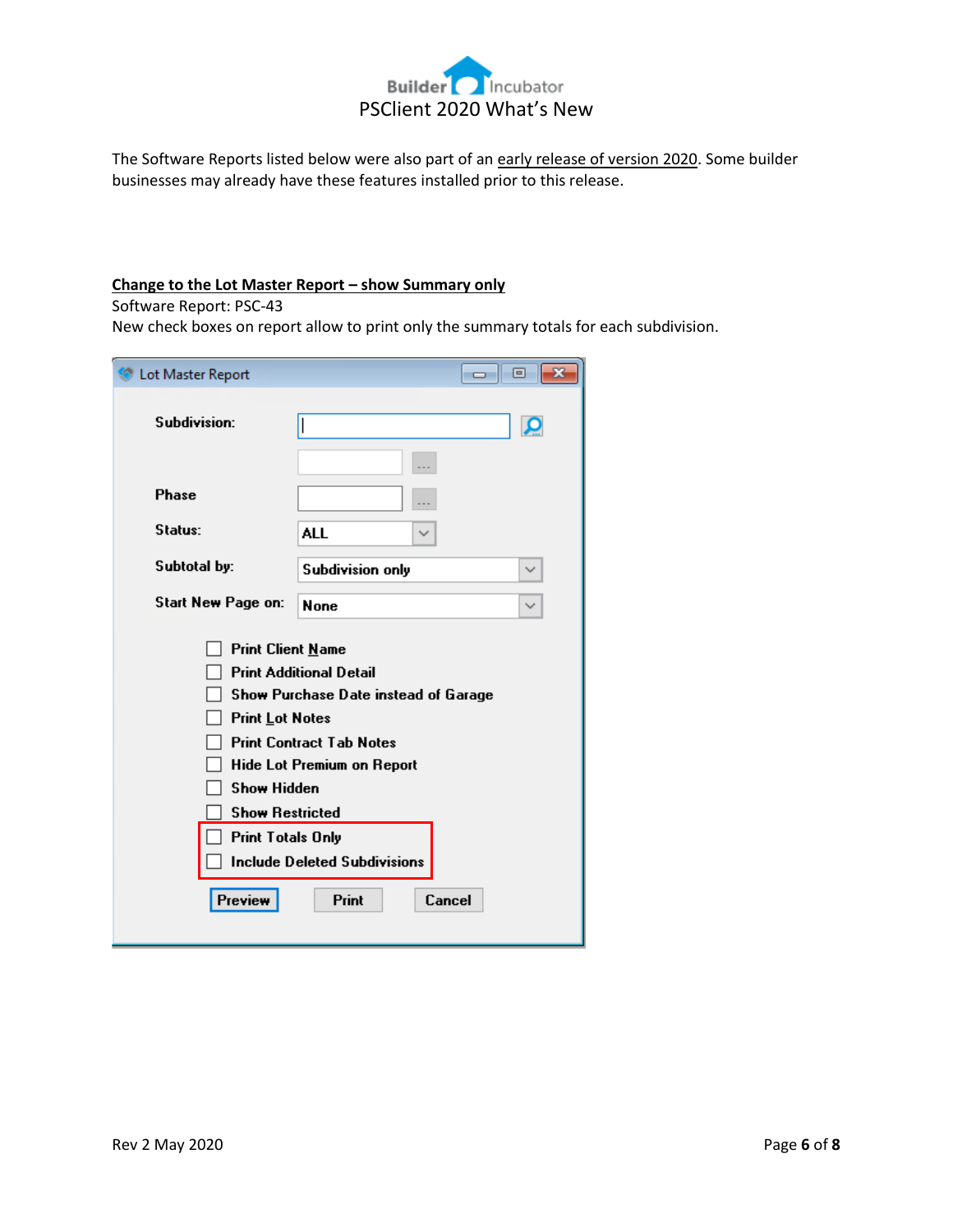

## **Bug Fix Multi-Unit Scheduling**

Software Report: PSC-47

Changes made to Web Portal executions to insure that all changes made to a BUILDING schedule via the portal are updating each individual unit schedule. This includes all related downstream changes for Task Status and Date changes.

#### **Multi-Unit date links and transaction links**

Software Report: PSC-42

Made changes to how Multi-Unit schedules are updating to insure all linked DATES and linked TRANSACTIONS are activated when tasks are updated via the webportal.

| Task will be Changed<br>ы<br><b>General Addt'l Notes</b>                                                                         | $\mathbf{x}$<br>$\Box$<br>- - 1                                                                                                                                                                                                                                                                           |
|----------------------------------------------------------------------------------------------------------------------------------|-----------------------------------------------------------------------------------------------------------------------------------------------------------------------------------------------------------------------------------------------------------------------------------------------------------|
| "Completion" Date Link<br>Link To:<br>Survey-Stake Out<br>$\checkmark$<br>Trigger:<br>Done Only<br>$\checkmark$                  | <b>Reason Code:</b><br>                                                                                                                                                                                                                                                                                   |
| Predecessors<br>Task ID<br>Adj<br>1:<br>A400<br>$\ddotsc$<br>2:<br>$\ldots$<br>3:<br>$\ddotsc$<br>4:<br>$\Box$<br>5:<br>$\ldots$ | <b>Client Transaction</b><br>Mode<br>Type:<br><b>No Transaction Link</b><br>$\checkmark$<br>Completion<br>$\checkmark$<br>Trigger:<br>Done Only<br>$\checkmark$<br>Completion<br>$\checkmark$<br>To Do By:<br>ö<br>Completion<br>$\checkmark$<br>Completion<br>$\checkmark$<br>Completion<br>$\checkmark$ |
|                                                                                                                                  | 0K<br>Cancel                                                                                                                                                                                                                                                                                              |